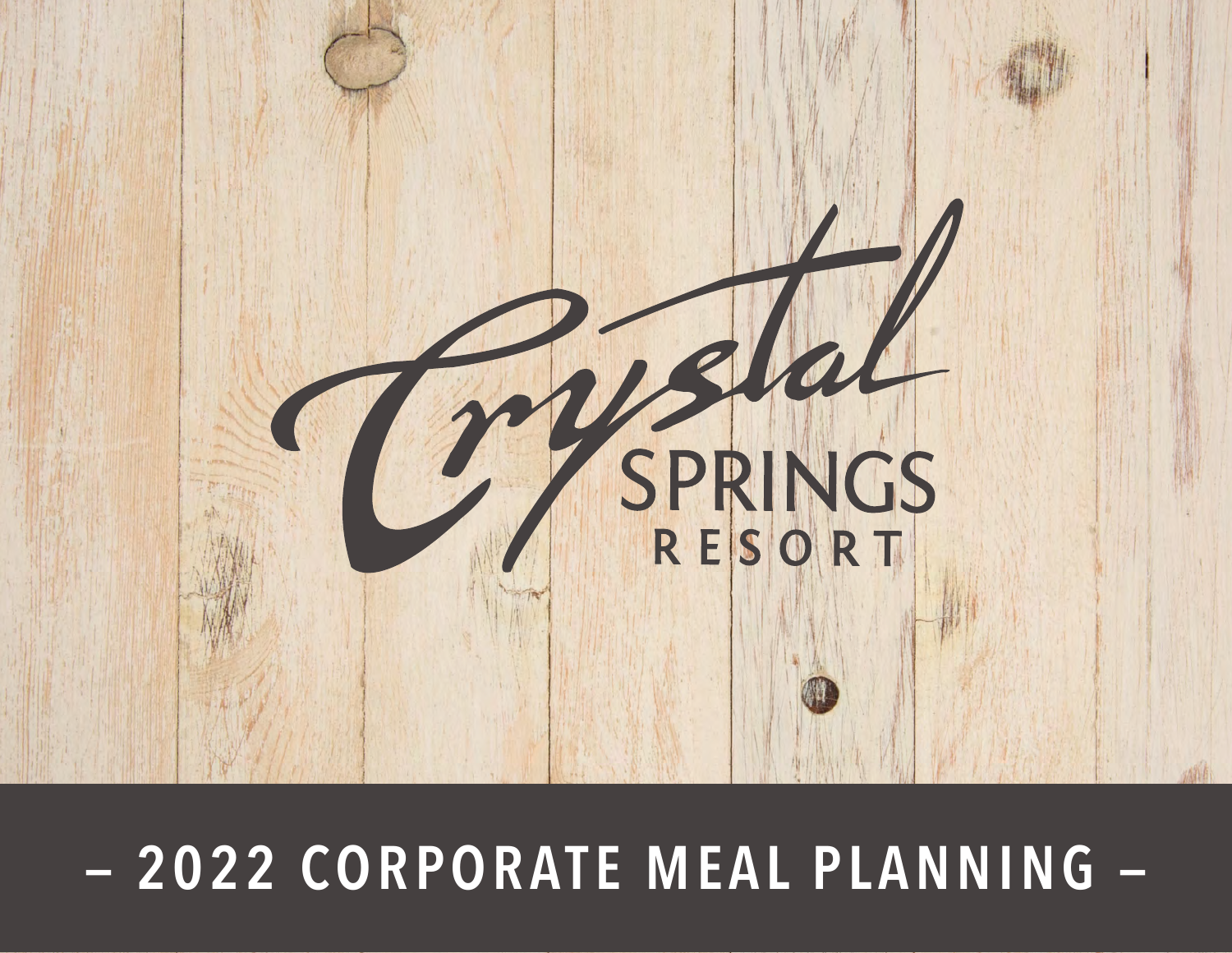Breakfast {BUFFETS} A Minimum of 15 Guests Is Required.

## **KITTATINNY CONTINENTAL**

### **BAKESHOP OFFERINGS**

**NEW YORK STYLE BAGELS**

**HOUSE MADE MUFFINS & BREAKFAST BREADS**

**ASSORTED DANISH** seasonal fruit preserves, honey, sweet jersey cow butter & cream cheese

### **FRESH FRUIT**

**WHOLE & SLICED FRESH FRUIT** 

### **MUESLI BAR**

**ORGANIC GRANOLA & ASSORTED CEREALS**

**WHOLE, LOW FAT & SKIM MILK FROM PENNINGTON FARMS**

**DRIED FRUITS & FRESH BANANA**

**LABNEH YOGURT FRUIT PARFAITS**

**BEVERAGES**

**CHILLED SEASONAL JUICES**

**SOFT DRINKS**

**FRESH BREWED COFFEE, DECAF & TEAS**

Breakfast {ADD-ON}

## **SMOKED SALMON** \$9 Per Person

**CAPERS, CHOPPED EGGS & SLICED RED ONIONS**

## **RIDGE & VALLEY BREAKFAST**

### **BAKESHOP OFFERINGS**

**NEW YORK STYLE BAGELS**

**HOUSE MADE MUFFINS & BREAKFAST BREADS**

**ASSORTED DANISH** seasonal fruit preserves, honey, sweet jersey cow butter & cream cheese

## **FRESH FRUIT**

**WHOLE & SLICED FRESH FRUIT**

### **MUESLI BAR**

**ORGANIC GRANOLA & ASSORTED CEREALS WHOLE, LOW FAT & SKIM MILK FROM PENNINGTON FARMS DRIED FRUITS & FRESH BANANA LABNEH YOGURT FRUIT PARFAITS**

### **HOT CHAFFERED ITEMS**

**SCRAMBLED FREE-RANGE BROWN EGGS**

**BRIOCHE FRENCH TOAST & CATSKILLS MAPLE SYRUP**

**APPLEWOOD SMOKED BACON, BREAKFAST SAUSAGE & TURKEY BACON**

**RUSSET BREAKFAST POTATOES**

**SLOW-ROASTED TOMATOES**

### **BEVERAGES**

**CHILLED SEASONAL JUICES & SOFT DRINKS**

#### **FRESH BREWED COFFEE, DECAF & TEAS**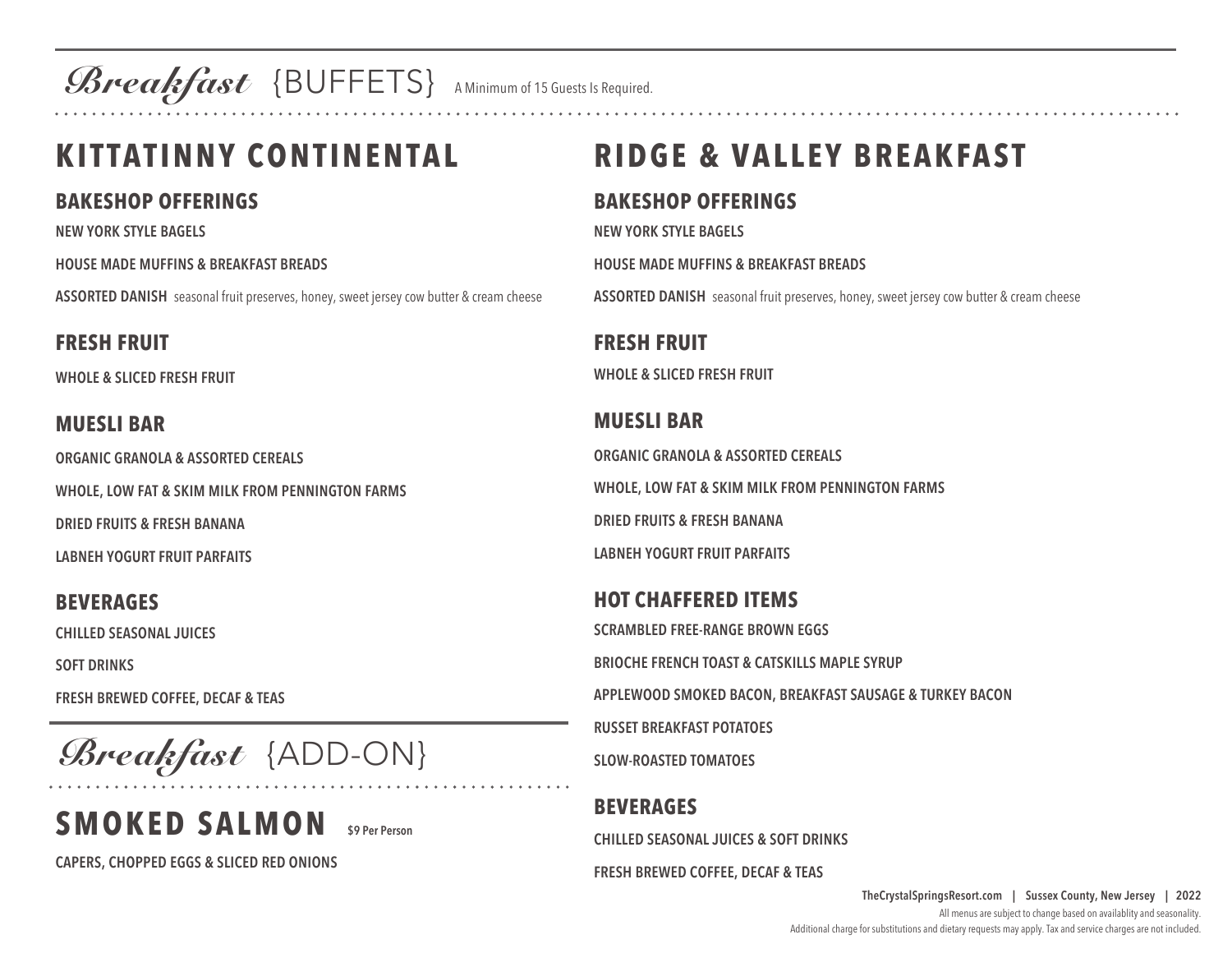Lunch {BUFFETS} A Minimum of 15 Guests Is Required.

### **ITALIAN MARKET**

**ORECCHIETTE PASTA** broccoli rabe, sausage, white bean

**RIGATONI PASTA** tomato sauce, eggplant, mozzarella

**BREADED CHICKEN CUTLET SLIDERS** tomato sauce, mozzarella

**BISTRO MEATBALLS** tomato sauce, basil

**SEASONAL GREEN VEGETABLES** roasted garlic, extra virgin olive oil

**RADICCHIO & ENDIVE SALAD** red onion, ricotta salata

**SWEETS CANNOLI & TIRAMISU**

**BEVERAGES SOFT DRINKS, FRESH BREWED COFFEE, DECAF & TEAS**

## **BAMBOO GARDEN**

**CHINESE CHICKEN & VEGETABLE SOUP**

**SZECHUAN BEEF & BROCCOLI**

**SWEET & SOUR CHICKEN** peppers, onions, pineapple

**VEGETABLE FRIED RICE**

**SHRIMP LO MEIN**

**PORK & VEGETABLE EGG ROLLS** hot mustard, duck sauce

**BABY BOK CHOY** garlic & oyster sauce

#### **SWEETS FORTUNE COOKIES, FRESH ORANGES & PINEAPPLE CAKE**

**BEVERAGES SOFT DRINKS, FRESH BREWED COFFEE, DECAF & TEAS**

## **BAJA CANTINA**

**WARM FLOUR & CORN TORTILLAS FILLED BY GUESTS WITH SHRIMP, CHICKEN OR PORK CARNITAS** 

#### **TACO ACCOUTREMENTS:**

| <b>PICO DE GALLO</b> | <b>SHREDDED LETTUCE</b> | <b>BLACK BEANS</b> | <b>COTIJA CHEESE</b> | <b>SLICED JALAPENO</b> |
|----------------------|-------------------------|--------------------|----------------------|------------------------|
| <b>AVOCADO SALSA</b> | <b>ROASTED CORN</b>     | <b>SOUR CREAM</b>  | <b>SHARP CHEDDAR</b> |                        |

**BRAISED TOMATILLO CHICKEN** poblano peppers, tomato rice

**HEIRLOOM TOMATO & WATERMELON SALAD** queso fresco, citrus vinaigrette

**STREET CORN** chipotle mayo, lime, cotija cheese, cilantro

#### **SWEETS TRES LECHE & CHURROS** {chocolate & dulce leche sauce}

**BEVERAGES SOFT DRINKS, FRESH BREWED COFFEE, DECAF & TEAS**

## **MEDITERANEAN MEZZE**

**LENTIL SOUP SAFFRON RICE FALAFEL SERVED IN A PITA** lettuce, tomato, hummus **MOROCCAN-SPICED CHICKEN TAGINE** olives, lemon, potatoes **GRILLED CATCH OF THE DAY** warm farro greek salad **HUMMUS, BABA GHANOUSH & YOGURT SAUCE** pita chips, vegetable crudité **MARINATED OLIVES & VEGETABLES TABBOULEH SALAD** bulgur wheat, mint, parsley, garlic, onions, peppers

**SWEETS SEASONAL FRESH FRUIT & PISTACHIO BAKLAVA**

**BEVERAGES SOFT DRINKS, FRESH BREWED COFFEE, DECAF & TEAS**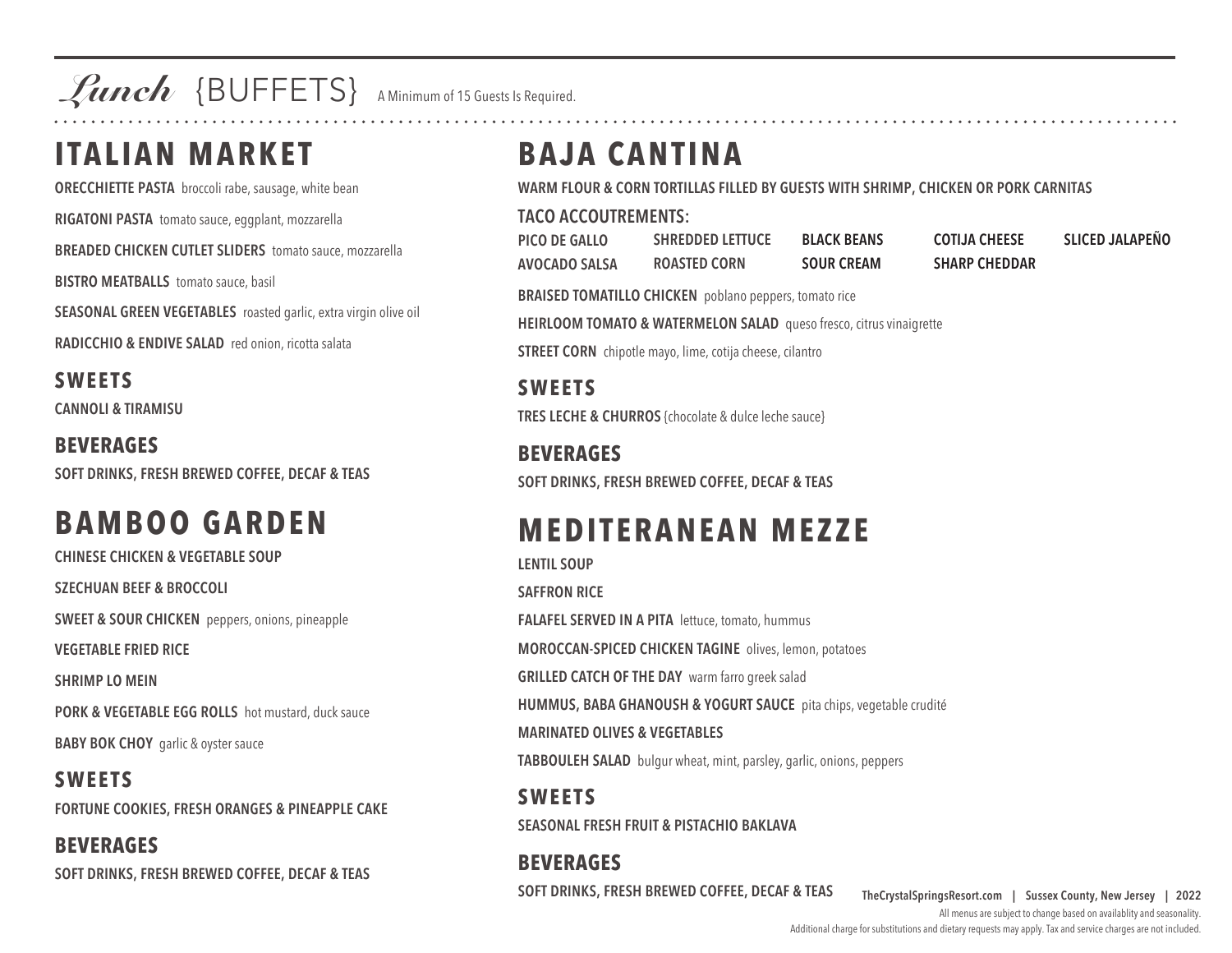Lunch {BUFFETS} A Minimum of 15 Guests Is Required.

## **HIGH POINT BBQ**

**BLACKENED SALMON** pineapple, avocado salsa **JERK CHICKEN** wild rice pilaf, cilantro crème **MIXED FARM GREENS** cherry tomato, assorted dressings **CRUNCHY SHAVED VEGETABLE SLAW** creamy garlic dressing **RED BLISS POTATO SALAD** whole grain vinaigrette, bacon, hard boiled eggs, capers **BRAISED SAUSAGE** peppers, onions **CORN BREAD** catskills honey butter

**SWEETS COOKIES, BROWNIES & WATERMELON**

**BEVERAGES SOFT DRINKS, FRESH BREWED COFFEE, DECAF & TEAS**

## **THE SOUTHWESTERN**

**SHREDDED CHICKEN ENCHILADA SOUP AVOCADO & TOMATO SALSAS** sour cream, crispy tortilla chips **CHIPOTLE SALAD** shredded lettuce, black beans, charred corn **GRILLED SHRIMP SKEWERS** chimichurri **ROASTED PULLED PORK** herb, shallot mojo **RICE PILAF** peppers, onions, cilantro **BRAISED WHITE BEANS** swiss chard, roasted garlic

### **SWEETS**

**TRES LECHES**

**BEVERAGES SOFT DRINKS, FRESH BREWED COFFEE, DECAF & TEAS**

## **BUTCHER BLOCK**

### **SANDWICH SHOP {CHOOSE THREE}**

**ITALIAN SUB** prosciutto, cheese, salami, tomato, lettuce, banana peppers **SMOKED HAM OFF THE BONE** swiss cheese, sautéed onions, russian dressing **GRILLED CHICKEN WRAP** feta, kalamata olives, tomato, tzatziki **ROASTED CAULIFLOWER WRAP** tahini, chickpeas, shredded carrots, spinach **MOZZARELLA PANINI** roasted red peppers, fresh basil pesto **GARDEN** grilled vegetables, tomatoes, spanish roasted peppers, baby arugula, sundried tomato spread, sourdough bread **SIDES {CHOOSE TWO} ROASTED TOMATO SOUP** confit garlic, basil

**SIMPLE GREEN SALAD** shaved vegetables, citrus vinaigrette

**FARRO GREEK SALAD** peppers, tomato, kalamata olives, lemon & oregano vinaigrette

**FINGERLING POTATO SALAD** mustard mayo, bacon lardons, green onions

**MEDITERRANEAN PASTA SALAD** olives, tomatoes, feta

**ROASTED BEET SALAD** goat cheese, baby arugula

**CHEESE TORTELLINI** pesto, fine herbs, parmesan, extra virgin olive oil

**SWEETS {CHOOSE TWO} SEASONAL FRESH FRUIT & LEMON CHIFFON BITES COOKIES, TRIPLE CHOCOLATE BROWNIES, MINI CUPCAKES & NEW YORK STYLE CHEESECAKE BEVERAGES**

**SOFT DRINKS, FRESH BREWED COFFEE, DECAF & TEAS**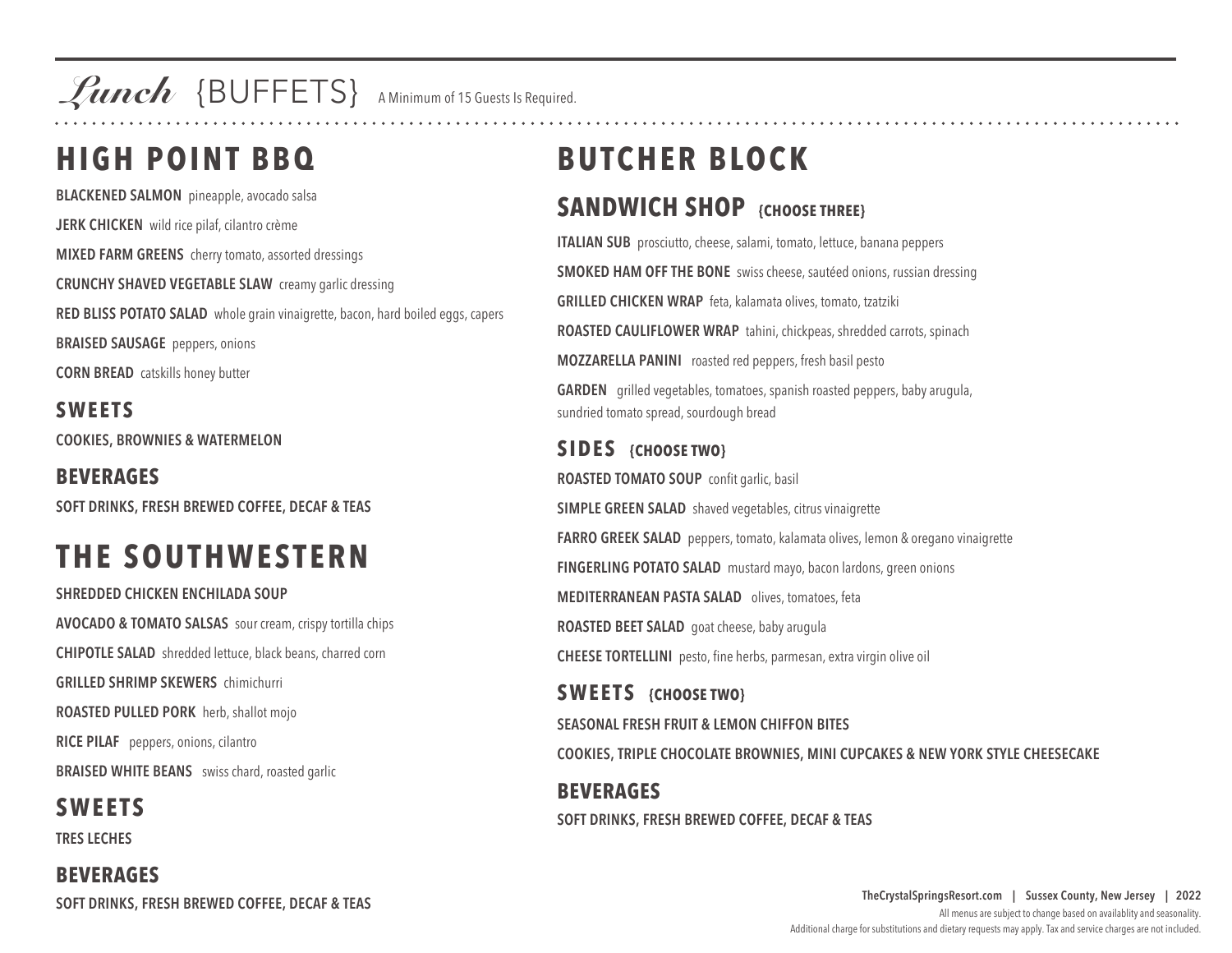Break Options {AM & PM} A MINIMUM OF 10 GUESTS IS REQUIRED.

## MONDAY **RIGHT SIDE OF THE BED**

#### **AM SNACK**

**SEASONAL BERRIES or FRUIT SMOKED SALMON**

cream cheese, bagels

**DEVILED EGGS**

### **BEVERAGES**

**SOFT DRINKS**

**FRESH BREWED COFFEE, DECAF & TEAS NAKED JUICES**

## **ARTISANAL CHEESE**

#### **PM SNACK**

**INTERNATIONAL CHEESES**

**FRESH BREAD & CRACKERS** seasonal jam, dried fruit, nuts, honey

#### **BEVERAGES HOT APPLE CIDER** {Fall & Winter}

**MINT & BERRY SMOOTHIES** {Spring & Summer}

## TUESDAY **MORNING FITNESS BREAK**

#### **AM SNACK**

**BOTTLED SMOOTHIES DRIED FRUITS & NUTS YOGURT PARFAITS GRANOLA BARS**

### **BEVERAGES**

**SOFT DRINKS FRESH BREWED COFFEE, DECAF & TEAS NAKED JUICES**

## **HALF TIME**

#### **PM SNACK WAGYU BEEF HOT DOGS**  sauerkraut

**SOFT PRETZELS**  deli mustard

**CHEESECAKE BITES**

**HONEY ROASTED NUTS**

**WHITE CHEDDAR POPCORN**

### **BEVERAGES**

**HOT APPLE CIDER** {Fall & Winter}

**FRESH BREWED COFFEE, DECAF & TEAS**

**NAKED JUICES**